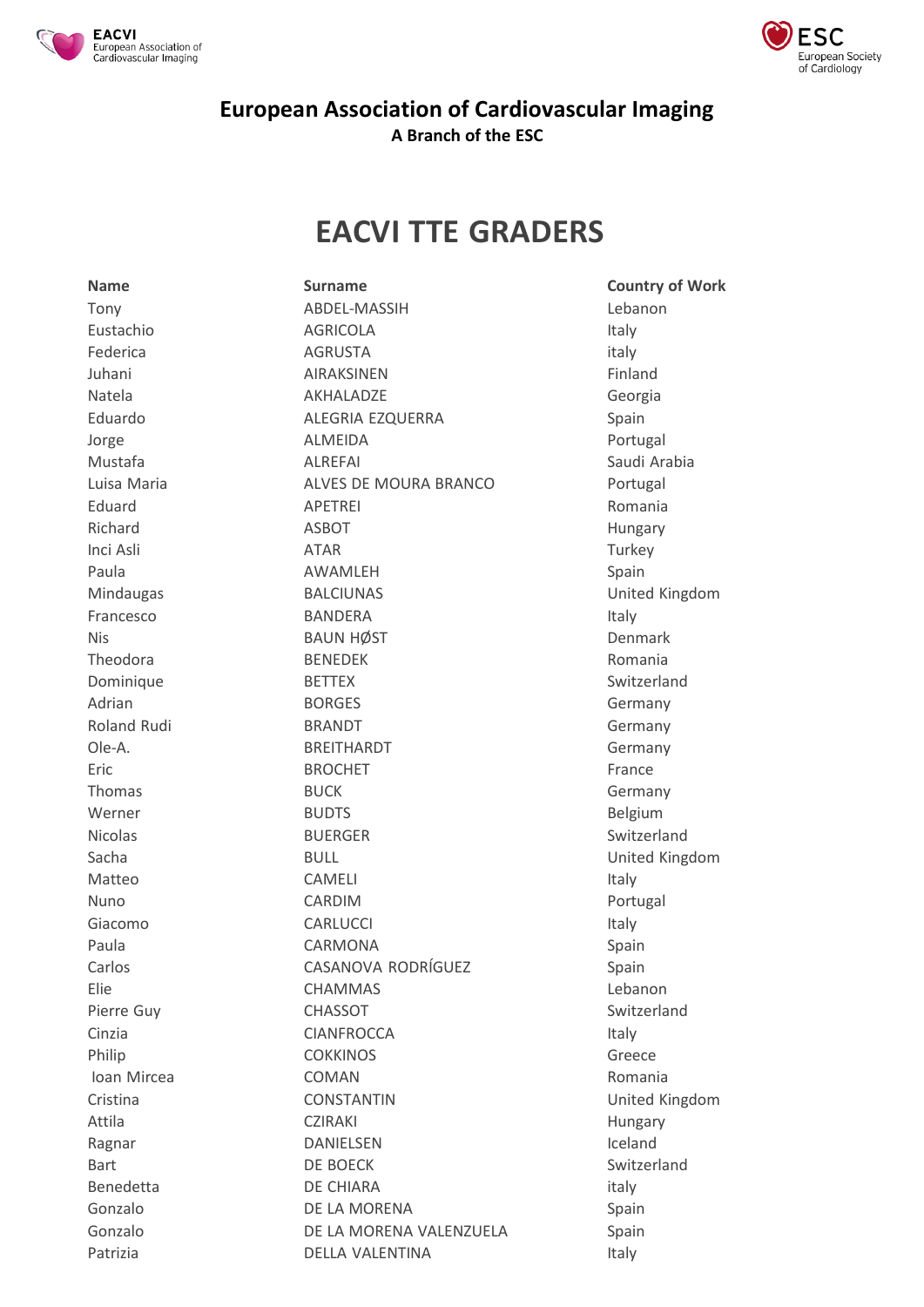Giovanni DI SALVO Italy Wilfried DINH Germany Johann **DUSLEAG** and DUSLEAG **Austria** Pierre Vladimir France ENNEZAT France Joachim ERB Germany Iacopo FABIANI Italy Giorgio **FAGANELLO** Italy Thomas **FELKEL FELKEL** Switzerland Antonio FERREIRA LOBO Portugal Carlos FIGUEROA Spain Marcin **FIJALKOWSKI** Poland ERIKA FINE FINE FRANCE Christian **FIRSCHKE Germany** marianna **Italy North Contrants and Transformation** Italy Tomas **FORSTER FORSTER Hungary** Marina **FOSCOLI San Marino** San Marino Emmanouil FOUKARAKIS Greece Kevin **FOX** FOX United Kingdom Petr **FRIDL** FRIDL Czech Republic Pastora **GALLEGO GARCIA DE VINUESA** Spain Elena GALLI GALLI GALLI France Madalina GARBI United Kingdom Ines GARCIA-LUNAR Spain Luna GARGANI Italy Tanja GOLOB GULIC Slovenia Jose Juan and GOMEZ COMES Spain Susana **GONÇALVES PIRES** POTTUGALVES PIRES Julia GRAPSA United Kingdom Emmanuel GRAS **GRAS** France Kaj **GROUNDSTROEM GROUNDSTROEM Finland** Gilbert **France HABIB France** Andreas **HAGENDORFF** Germany Diana and an ann an HAOULA ann an t-an an Austria Christian **HASSAGER** Denmark David **HODR** HODR Czech Republic Rainer **HOFFMANN** HOFFMANN Germany IGNATIOS IKONOMIDIS Greece Adriana **ILIESIU** Romania Eduardo **INFANTE DE OLIVEIRA** Portugal Adina Tatiana **IONAC IONAC** Romania Yuriy **IVANIV** IVANIV Dhama Ukraine Moller **Galler Strategy ACOB EIFER COMPANY** Denmark Luis Jesus **JIMENEZ BORREGUERO** Spain Ioannis KALAFATIS Greece IKRAM KAMMOUN Tunisia ILIAS KARABINOS Greece George KARATASAKIS Greece Attila **KARDOS** KARDOS **United Kingdom** Kulliki Estonia Damian **KASPRZAK** Poland Tzvetana **KATOVA** KATOVA **Bulgaria**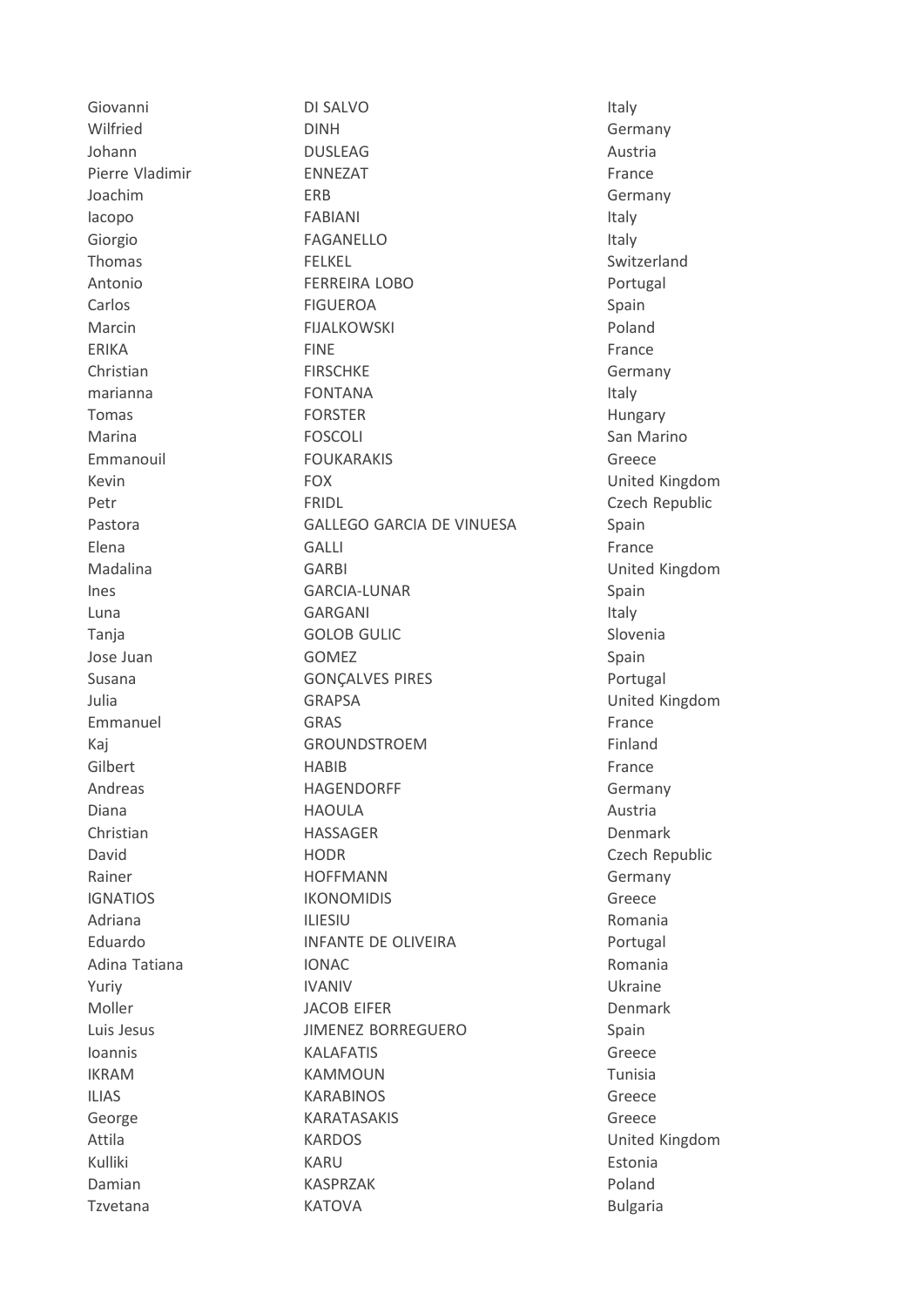Kalliopi Nurgül Thelma Panagiota Nikos Sirje Tomasz LEVAN Zumreta Giuseppe Stravoula Agustin laura Aleksandar Tiong keng Emmanouil Jean-René Filipe Chris Alberto Arunas Sotir Jan Eva Massimiliano Liano Jamil Folkert Donato Marcelo Valentina Mehrnoosh Vicente Sergio Eduardo Antonella Maryam Piibe Ahmed  $Luc$ Olena Petros Uwe Patrick Lucia **Niels Thue** Ana Barbro **TOLGA Fva** Constantinos

KERAMIDA **KESER KONINGS KOSTAKI KOURIS KOVASK KUKULSKI KURASHVILI KUŠLJUGIĆ** LACANNA **LACOUMENTA** LANDAETA LANZONI LAZAREVIC **LIM LIODAKIS** LUSSON **MACEDO MADLER MAESTRONI MAKSVYTIS MARCHEV MAREK MARET MARIANI MARINELLI MAYET MEIJBOOM MELE** MIGLIORANZA **MINCHEVA MINOOEI MIRO MONDILLO MORENO ESCOBAR MOREO** MOSHKANI FARAHANI **MUDA MUKHTAR MUYLDERMANS NFMCHYNA NIHOYANNOPOULOS NIXDORFF NOYENS OLIVEROS OLSEN** OSA SÁFZ **OSTERLUND OZYIGIT PAPADIMITRAKI PAPADOPOULOS** 

Greece, UK Turkev Netherlands Greece Greece Estonia Poland Georgia Bosnia and Herzegovina Italy Greece Venezuela Italy Bosnia and Herzegovina Singapore Greece France Portugal United Kingdom Italy Lithuania **Bulgaria** United Kingdom Sweden Italy San Marino United Kingdom Netherlands Italy **Brazil Bulgaria** Iran, Islamic Republic of Spain Italy Spain Italy Iran, Islamic Republic of Estonia Egypt Belgium Ukraine United Kingdom Germany Belgium Mexico Denmark Spain Sweden Turkey Greece Greece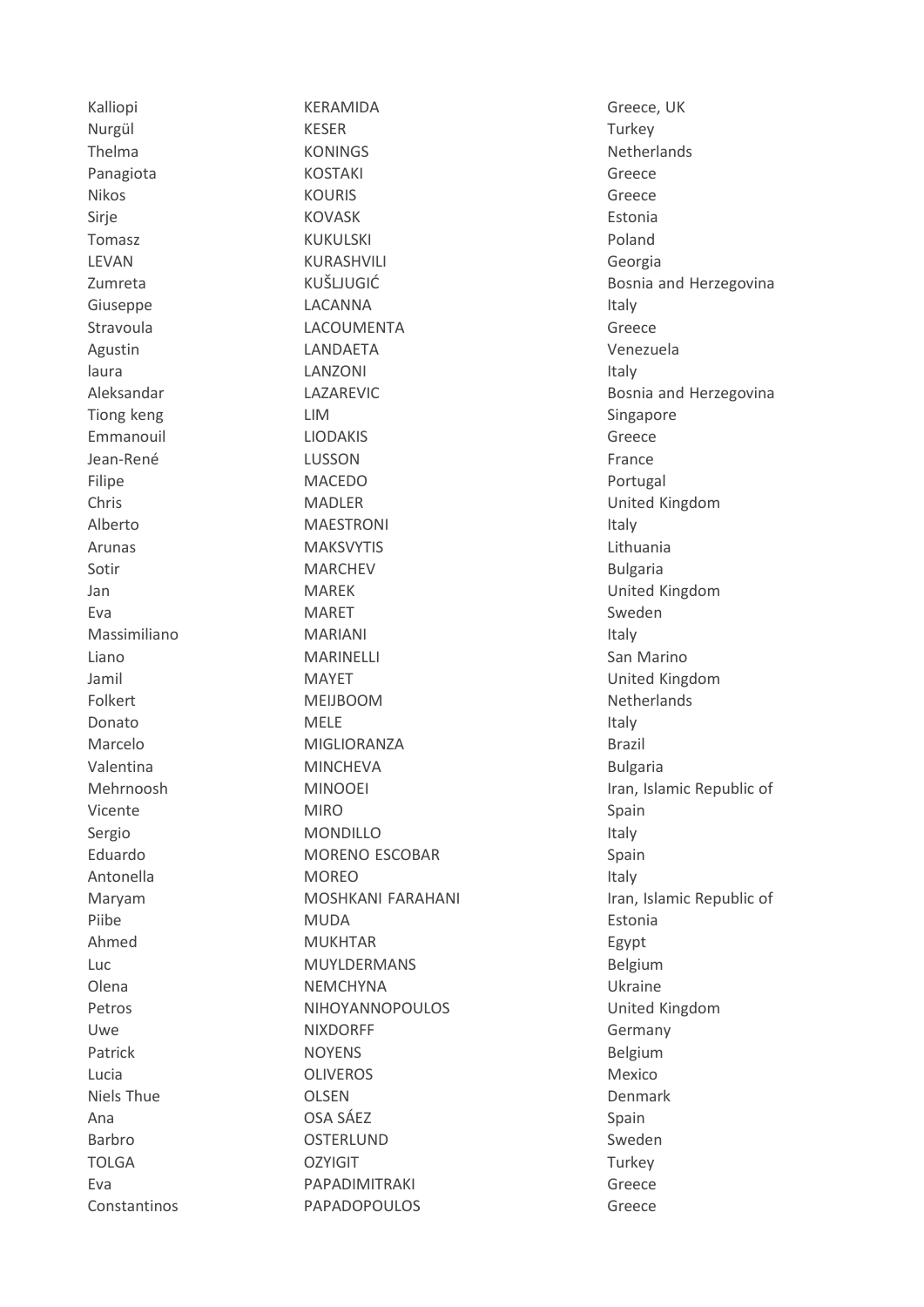Előd Costas Charalambos emilio **ALEXANDROS ALEXANDROS** Dimitrios Rafael Daniele Mauro Jose Leandro Leopoldo Christina virgil **LUC** Fausto elisa Sergey Diego Martin Constant Sónia Pablo **JOSE DAVID** George Eka Ahmad Romeo Daniel Frank Viviana Sara Rosa Cristina Hamayak Amiliana Mardiani Peter Piotr Marchev Dušan Wolfram Helen Alexandros Søren Javed Jean Andras **Niels** Ana Teresa Giancarlo Alexandra Christophe

PAPP **PAPPAS PARISSIS PASANISI PATRIANAKOS PATRIANAKOS PATSOURAS** PAYÁ SERRANO PFNZO PEPI PEREZ BOSCA PÉREZ DE ISLA **PETERSEN** PETRESCU PIERARD **PINTO POGGIANTI POTASHEV RAYMONDI REICHERT** RIBEIRO **ROBLES** RODRIGO CARBONERO **ROUSSAKIS RUKHADZE SALEHI OMRAN SAMO AYOU SAURA SCHAFER SERRA SHER SICARI SIRBU SISAKYAN** SOESANTO SOGAARD **SONECKI SOTIR** ŠTAJER **STANGE STEFANATOU STEFANIDIS STRANGE SUMBUL TARTAR TEMESVARI** THUE OLSEN **TIMOTEO TODIERE TOSTE TRIBOUILLOY** 

Hungary Greece Greece Italy Greece Greece Greece Spain Italy Italy Spain Spain Italy Romania Belgium Portugal Italy Ukraine Spain Netherlands Portugal Spain Spain Greece Georgia Saudi Arabia Sweden Spain United Kingdom Spain Italy Italy France Armenia Indonesia Denmark United Kingdom **Bulgaria** Slovenia Germany Greece Greece Denmark Dubai France Hungary Denmark Portugal Italy Portugal France